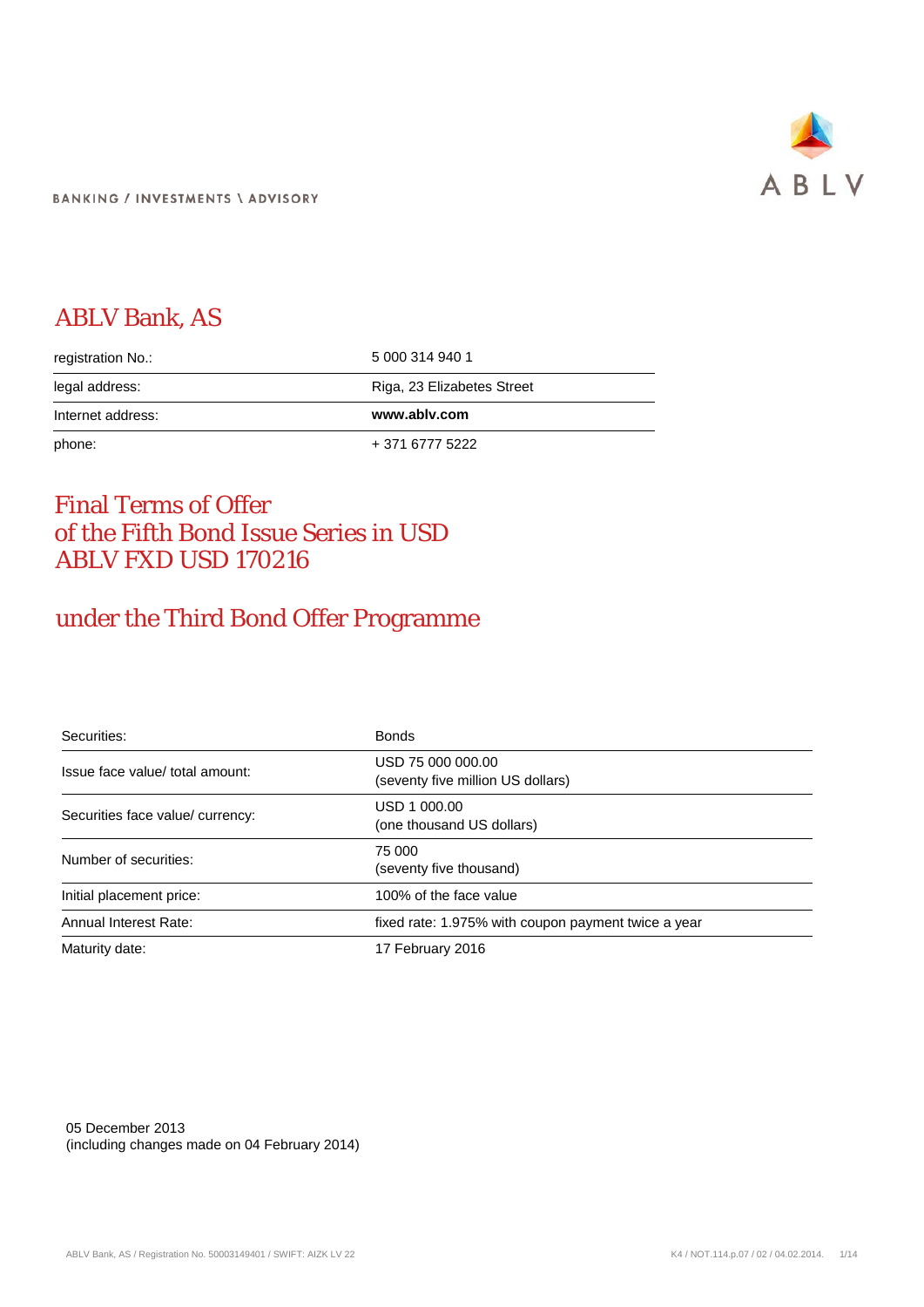#### TABLE OF CONTENTS

| 2. |  |
|----|--|
| 3. |  |
| 4. |  |
| 5. |  |
| 6. |  |
| 7. |  |
| 8. |  |
| 9. |  |
|    |  |

Appendixes include the Bond issue summary and the sample order form to be submitted by the Investor to conclude the financial instruments transaction.

Appendix 1: Bond issue summary.

Appendix 2: "Financial Instruments Transaction Order" form.

The Final Terms are prepared in accordance with the requirements of paragraph 4 of article 5 of the Directive 2003/71/EC of the European Parliament and of the Council.

The Final Terms shall be read together with ABLV Bank, AS, Base Prospectus of the Third Bond Offer Programme. The Base Prospectus is published at the Issuer's home page **www.ablv.com**. Full information on the Issuer and the Bond issue can be only obtained reading the Base Prospectus together with the Final Terms. The Bond issue summary is appended to these Final Terms.

#### **Notice**

Before making a decision on investing in the Bonds, any Investor shall independently and, if necessary, engaging an advisor, generally assess the information provided in the Base Prospectus and these Final Terms.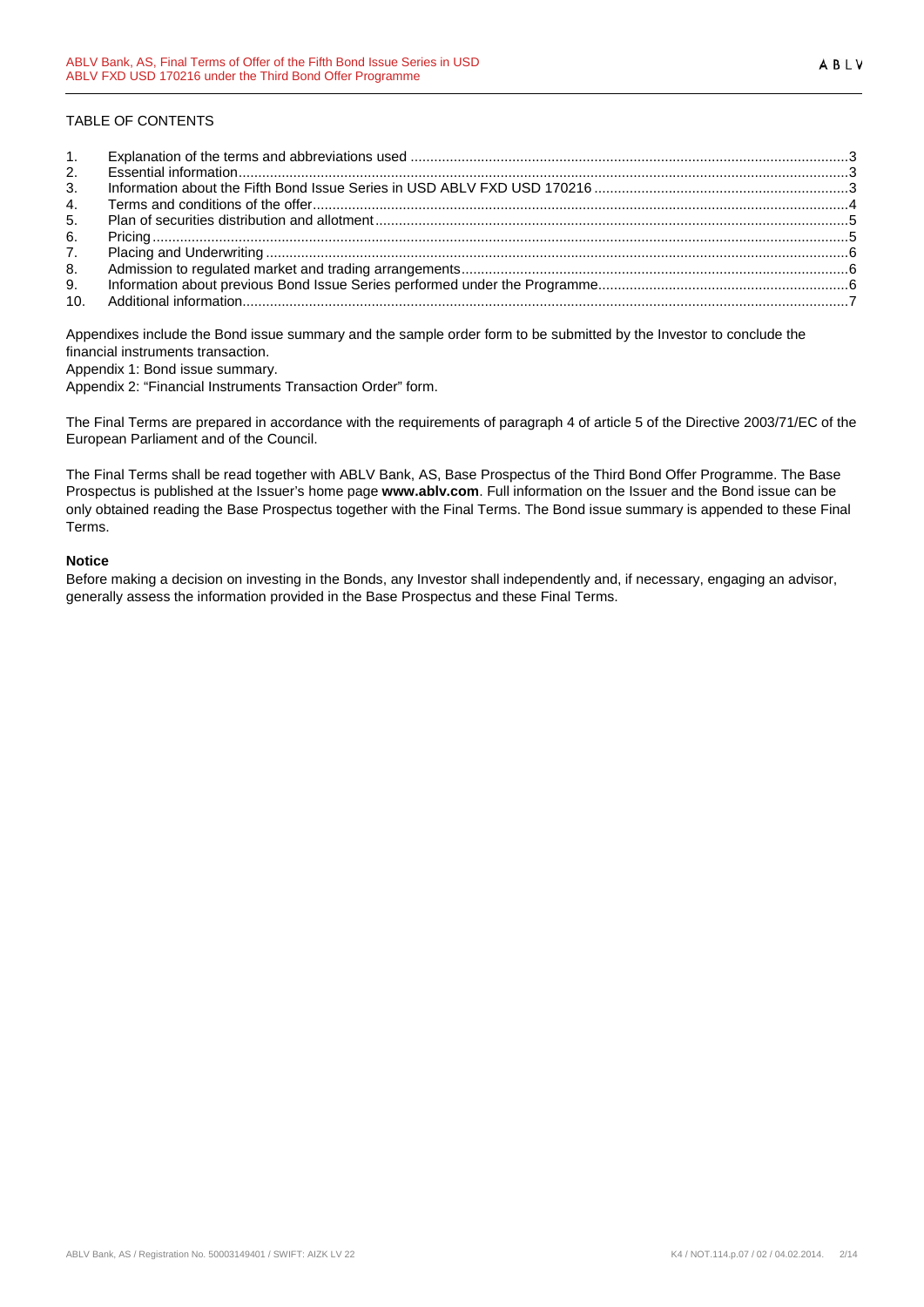#### <span id="page-2-0"></span>**1. Explanation of the terms and abbreviations used**

**Fifth Bond Issue Series in USD** or **ABLV FXD USD 170216** – the Bonds that are issued pursuant to ABLV Bank, AS, Base Prospectus of the Third Bond Offer Programme and these Final Terms of Offer.

**Note:** the other terms and abbreviations used correspond to those included in the Base Prospectus.

# <span id="page-2-1"></span>**2. Essential information**<br>**2.1.** Interest of natural and k

- Interest of natural and legal persons involved in the issue/ offer N/A
- 2.2. Reasons for the offer

Objective of the Fifth Bond Issue Series in USD shall be raising of funds that the Issuer will use for financing its operating activities, including without limitation:

- improvement of the ABLV Bank assets' and liabilities' distribution into maturity bands;
- increase and maintenance of the liquidity level required for activities of ABLV Bank.

#### <span id="page-2-2"></span>**3. Information about the Fifth Bond Issue Series in USD ABLV FXD USD 170216 (under the Third Bond Offer Programme)**

| Issuer:                                       | ABLV Bank, AS                                                                                                                                                                                                                                                                                        |
|-----------------------------------------------|------------------------------------------------------------------------------------------------------------------------------------------------------------------------------------------------------------------------------------------------------------------------------------------------------|
| Securities:                                   | <b>Bonds</b>                                                                                                                                                                                                                                                                                         |
| ISIN:                                         | LV0000801298                                                                                                                                                                                                                                                                                         |
| Type of securities:                           | In bearer form                                                                                                                                                                                                                                                                                       |
| Class of securities:                          | Without restraint on alienation                                                                                                                                                                                                                                                                      |
| Collateral:                                   | Not secured with pledge                                                                                                                                                                                                                                                                              |
| Depository:                                   | Joint stock company Latvian Central Depository                                                                                                                                                                                                                                                       |
|                                               | Stock Exchange NASDAQ OMX Riga                                                                                                                                                                                                                                                                       |
| Regulated market:                             | <b>Baltic bond list</b>                                                                                                                                                                                                                                                                              |
| Currency of the Bond issue:                   | USD (US dollars)                                                                                                                                                                                                                                                                                     |
|                                               | USD 75 000 000.00 <sup>1</sup>                                                                                                                                                                                                                                                                       |
| Face value/total amount of the Bond issue:    | (seventy five million US dollars)                                                                                                                                                                                                                                                                    |
| Bond Face Value:                              | USD 1 000.00                                                                                                                                                                                                                                                                                         |
|                                               | (one thousand US dollars)                                                                                                                                                                                                                                                                            |
| Number of the Bonds:                          | 75 000 <sup>1</sup>                                                                                                                                                                                                                                                                                  |
|                                               | (seventy five thousand)                                                                                                                                                                                                                                                                              |
| Annual Interest Rate:                         | Fixed: 1.975%                                                                                                                                                                                                                                                                                        |
|                                               | (one and 975/1000 percent)                                                                                                                                                                                                                                                                           |
| Date of the Interest Income calculation:      | 5 working days before the Interest Income payment date                                                                                                                                                                                                                                               |
| Frequency and dates of the Interest Income    | Twice a year: on 17 February and 17 August, starting from 17 August                                                                                                                                                                                                                                  |
| payments:                                     | 2014, ending on 17 February 2016                                                                                                                                                                                                                                                                     |
| Maturity date of the Bonds:                   | 17 February 2016                                                                                                                                                                                                                                                                                     |
|                                               | • The Issuer shall be entitled to prematurely redeem the part of the<br>Bond issue the initial placement of which was not performed;                                                                                                                                                                 |
| Premature redemption<br>(call option):        | The Issuer shall be entitled to prematurely redeem the Bonds that the<br>Issuer purchased in the secondary securities market or acquired<br>otherwise in compliance with provisions of the normative acts,<br>provided that normative acts contain no limitations with regard to such<br>redemption. |
| Early repayment claim                         | The Investor shall not be entitled to claim the Face Value and accrued                                                                                                                                                                                                                               |
| (put option):                                 | interest to be repaid by the Issuer before maturity.                                                                                                                                                                                                                                                 |
| Arrangements for the amortisation of the loan | N/A                                                                                                                                                                                                                                                                                                  |
| Information on yield                          | Fixed interest rate is set for the Bonds. The Bond yield does not depend<br>on the changes in the base interest rate in the interbank market.                                                                                                                                                        |
| Yield calculation method                      | Pursuant to paragraph 6.9 of the Base Prospectus                                                                                                                                                                                                                                                     |
| Representation of the Investors               | Pursuant to paragraph 6.14 of the Base Prospectus                                                                                                                                                                                                                                                    |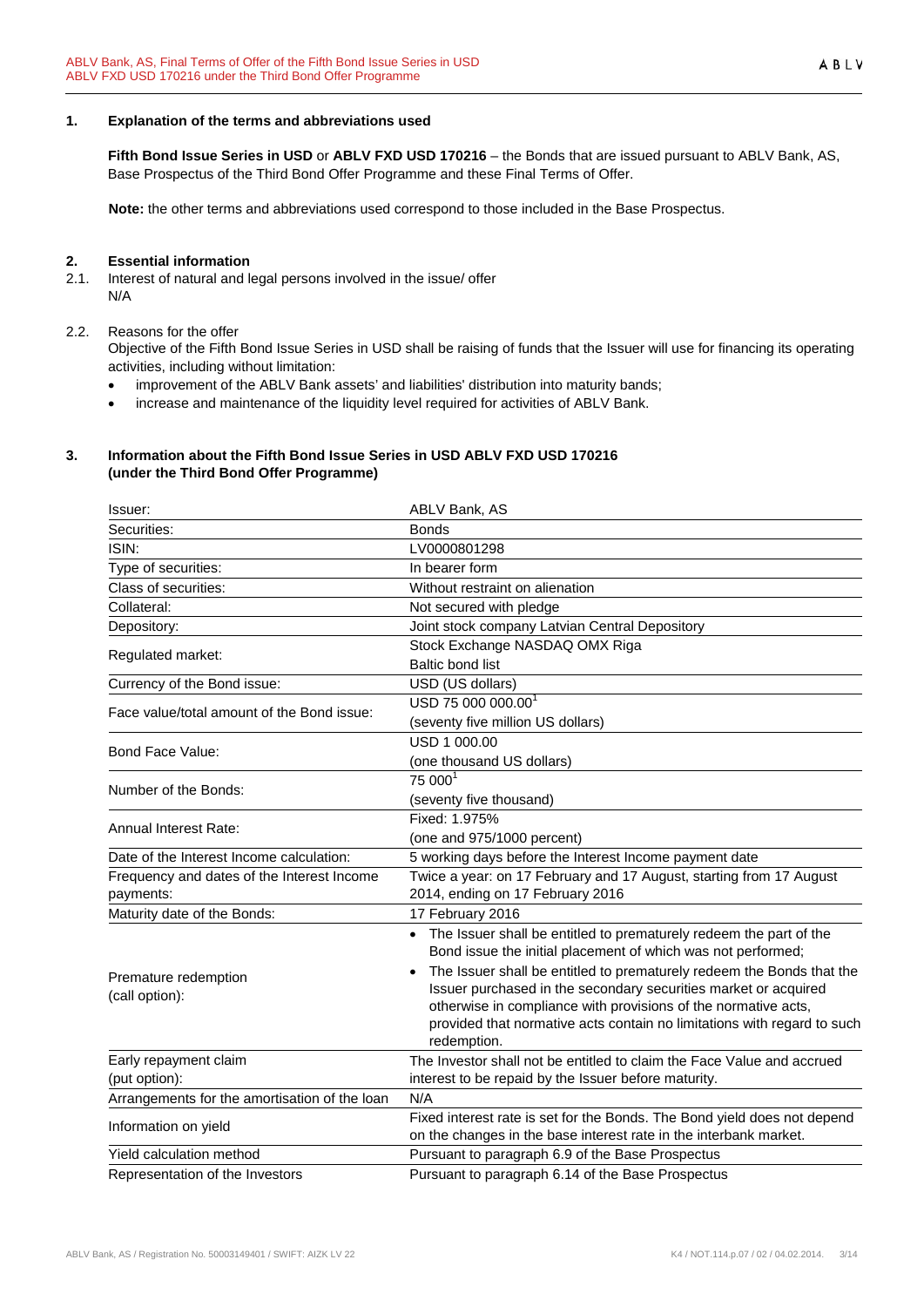|                                          | The Bonds are issued and public offering is performed pursuant to the<br>following decisions of ABLV Bank:                                                                                                                                                                                                                                                                                                                                                                                                                       |  |  |
|------------------------------------------|----------------------------------------------------------------------------------------------------------------------------------------------------------------------------------------------------------------------------------------------------------------------------------------------------------------------------------------------------------------------------------------------------------------------------------------------------------------------------------------------------------------------------------|--|--|
| Decisions on the Bond issue              | • decision on the bond issue of the extraordinary meeting of<br>shareholders, dated 08 March 2013 (Minutes No. 2, paragraph 5.4);<br>decision of the Board on approving the Base Prospectus of the Third<br>$\bullet$<br>Bond Offer Programme, dated 11 April 2013 (Minutes No. V-23,<br>paragraph 3);<br>decision of the Board on the Base Prospectus of the Third Bond Offer<br>Programme including recommendations of the Financial and Capital<br>Market Commission, dated 30 April 2013 (Minutes No. V-29,<br>paragraph 1); |  |  |
|                                          | decision of the Board on approval of ABLV Bank, AS, Final Terms of<br>Offer of the Fifth Bond Issue Series in USD ABLV FXD USD 170216<br>under the Third Bond Offer Programme, dated 05 December 2013<br>(Minutes No. V-77, paragraph 1);                                                                                                                                                                                                                                                                                        |  |  |
|                                          | • decision of the Board on approval of the total amount increase of the<br>Bond Issue Series ABLV FXD USD 170216 and new version of<br>ABLV Bank, AS, Final Terms of Offer of the Fifth Bond Issue Series in<br>USD ABLV FXD USD 170216 under the Third Bond Offer<br>Programme, dated 04 February 2014 (Minutes No. V-4).                                                                                                                                                                                                       |  |  |
| Issue date:                              | 17 February 2014                                                                                                                                                                                                                                                                                                                                                                                                                                                                                                                 |  |  |
| Public offer start date:                 | Not later than on 06 December 2013, the information shall be published<br>at the Issuer's home page www.ablv.com<br>The public offer start date is 16 December 2013                                                                                                                                                                                                                                                                                                                                                              |  |  |
| Public offer end date:                   | 11 February 2014                                                                                                                                                                                                                                                                                                                                                                                                                                                                                                                 |  |  |
| Decision on concluding the transactions: | Pursuant to paragraph 8.4 of the Base Prospectus, the decision on<br>concluding the transactions will be made on 13 February 2014.                                                                                                                                                                                                                                                                                                                                                                                               |  |  |
| Settlement date:                         | 17 February 2014                                                                                                                                                                                                                                                                                                                                                                                                                                                                                                                 |  |  |

 $1$  Before the end of the public offer period, but not later than 4 (four) working days prior to the public offer end date, the Issuer may increase the Issue Series size. If amendments to the Final Terms are made, those shall be published in the same way as the Final Terms.

For the purposes of the Base Prospectus and these Final Terms, the Issuer shall be an institution that borrows funds by issuing the Bonds.

#### <span id="page-3-0"></span>**4. Terms and conditions of the offer**

#### 4.1. Initial placement process

The initial placement process is described in paragraph 8.4 of the Base Prospectus.

The total amount of the Fifth Bond Issue Series in USD is USD 75 000 000.00 (seventy five million US dollars).

The public offer start date is 16 December 2013.

A representative of the Investment Company or the Investor itself, provided it has a financial instruments account opened with ABLV Bank, shall submit an order to the Issuer, using the sample form "Financial Instruments Transaction Order" appended hereto, on working days from 09:30 till 17:30. The order may also be submitted electronically, using a corresponding order form in ABLV Bank Internetbank.

The public offer end date shall be 11 February 2014. Orders shall be accepted by ABLV Bank till the end of the working day, i.e., 17:30, or electronically – till the end of the day, i.e., 24:00.

Information about the order submission can be obtained:

- by phone:  $+371\,6700\,2777$
- via e-mail: **ibas@ablv.com**

The orders submitted to the Issuer may not be altered or revoked.

4.2. A description of the possibility to reduce subscriptions and the manner for refunding excess amount paid by applicants N/A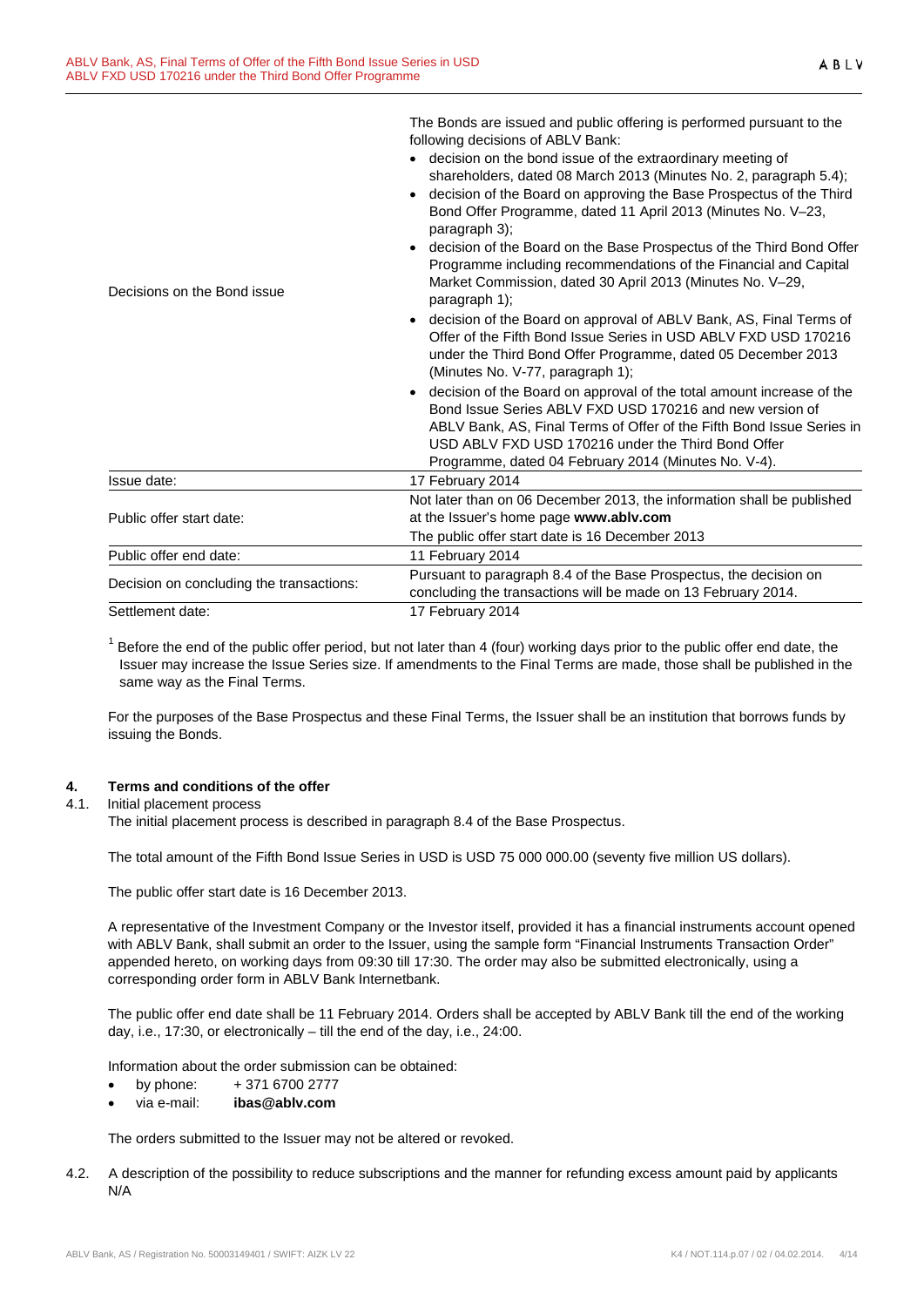4.3. Details of the minimum and/or maximum amount of application

Pursuant to paragraph 8.4 of the Base Prospectus, maximum number of the Bonds that a single Investor may apply for is not set. The Investor may not apply for purchasing less than 1 (one) Bond.

#### 4.4. Settlement process

- Within this Bond Issue Series, settlement under initial placement transactions shall be performed as follows:
- not applying the DVP principle, if agreed so by the underwriter and the Investor, or

• applying the DVP principle, regulated by the respective LCD rules On DVP Settlement for OTC Transactions. If the transaction parties agree on not applying the DVP principle, the moment of the Bonds' delivery and the moment of payment may be different. The Investor shall ensure funds in the respective account on the day agreed upon by the transaction parties, whereas the Bonds shall be credited to the Investor's account on the day agreed upon by the transaction parties.

DVP shall be executed on the T+2 day, where "T" stands for the day of concluding the Bond purchase transaction, and "2" is the 2nd (second) working day after the day of concluding the Bond purchase transaction.

The day of concluding the transaction shall be the day of making the decision on concluding the transaction – for this Series it is set to be 13 February 2014.

The settlement date under the Fifth Bond Issue Series in USD shall be 17 February 2014.

4.5. Information about results

Pursuant to paragraph 8.6 of the Base Prospectus, information on the initial placement results will be published at the Issuer's home page **www.ablv.com** within 10 (ten) working days after the public offer end date.

4.6. The procedure for the exercise of any right of pre-emption, the negotiability of subscription rights and the treatment of subscription rights not exercised N/A

#### <span id="page-4-0"></span>**5. Plan of securities distribution and allotment**

- 5.1. Offering the Bonds simultaneously in the markets of two or more countries N/A
- 5.2. Notification to applicants of the Bond amount allotted The Bank shall send a confirmation of the concluded transaction to the Investor, following the procedure set forth in ABLV Capital Markets, IBAS, General Terms of Business. The General Terms of Business are available at the Issuer's home page **[www.ablv.com](http://www.ablv.com/)**.

#### <span id="page-4-1"></span>**6. Pricing**

- 6.1. Initial placement price of a Bond Initial placement price of a Bond is set to be **100%** of the Bond's face value. The Bond's face value is USD 1 000.00 (one thousand US dollars).
- 6.2. Pricing method

ABLV Bank Board will determine the Bonds' price depending on the situation in secondary market of similar securities then present and, in particular, based on evaluation of the demand in the securities market and yield of comparable market instruments. The price determined by ABLV Bank for the Bond Issue Series shall be the same for all Investors and shall remain constant throughout the whole initial placement period.

6.3. Application of expenses and taxes

Purchasing the Bonds during the initial placement period, the Investor will have to transfer just set Bond sale price to the Issuer for each Bond unit being purchased.

Additional expenses under the transaction, which might include, without limitation, fees for account opening, for transaction conclusion and execution, may vary in different Investment Companies, and the Investor can find those out in the respective Investment Company engaged by the Investor in concluding the Bonds' purchase transaction as intermediary. ABLV Bank will not receive the said fees and payments charged by other Investment Companies and shall not be responsible for those additional expenses.

The Issuer shall be responsible for withholding and payment of taxes in compliance with the procedures and amount stated in the Republic of Latvia normative acts. The Issuer shall not be responsible for payment of taxes where the Republic of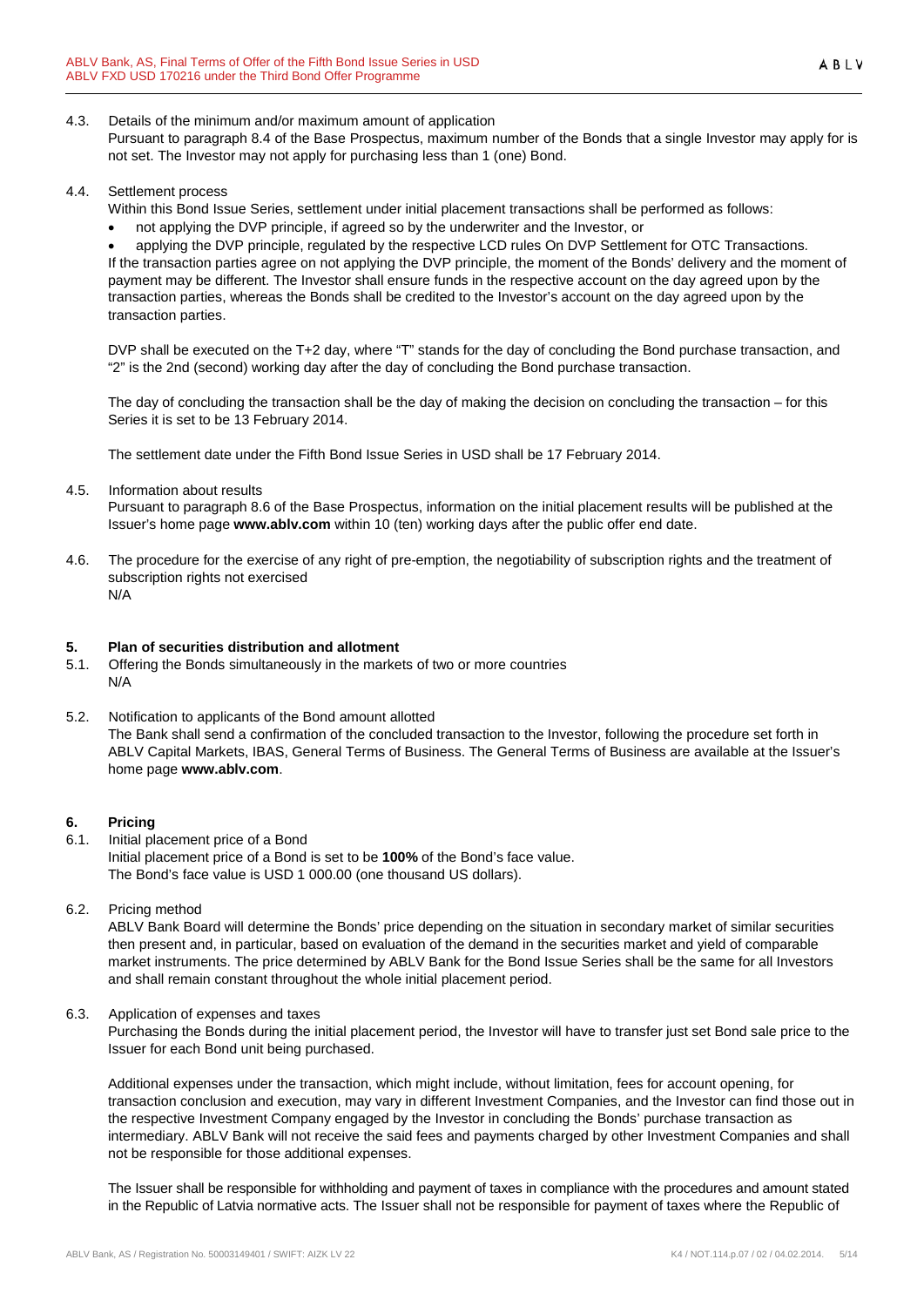Latvia normative acts do not stipulate the Issuer's duty to assess and withhold the tax amount before making Interest Income payments.

#### <span id="page-5-0"></span>**7. Placing and Underwriting**

- 7.1. Offer coordinator N/A
- 7.2. Depository Joint stock company Latvian Central Depository, legal address: 1 Vaļņu Street, Riga, Latvia.
- 7.3. Entities agreeing to underwrite the issue N/A
- 7.4. Time of reaching the underwriting agreement N/A

# <span id="page-5-1"></span>**8. Admission to regulated market and trading arrangements**

- Term and conditions of admission to regulated market Pursuant to paragraph 9 of the Base Prospectus, application for admitting the Bonds to the regulated market will be prepared in accordance with the Stock Exchange requirements and submitted within 3 (three) months after the end of the initial placement at the latest.
- 8.2. Regulated market Stock Exchange NASDAQ OMX Riga bond list.
- 8.3. Entities which have a firm commitment to act as intermediaries in secondary trading, providing liquidity through bid and offer rates and description of the main terms of their commitment N/A

#### <span id="page-5-2"></span>**9. Information about previous Bond Issue Series performed under the Programme**

One issue performed under ABLV Bank, AS, First Offer Programme and eight issues under ABLV Bank, AS, Second Offer Programme have been included in the bond lists of the Stock Exchange NASDAQ OMX Riga regulated markets.

Under ABLV Bank, AS, Third Offer Programme, there were six issues performed and included to securities lists of NASDAQ OMX Riga regulated markets this year:

|                       | Subordinated discount bonds<br>in USD                                                        | Subordinated discount bonds<br>in EUR                                                        | Subordinated coupon bonds<br>in USD                                                                          |
|-----------------------|----------------------------------------------------------------------------------------------|----------------------------------------------------------------------------------------------|--------------------------------------------------------------------------------------------------------------|
| <b>ISIN</b>           | LV0000801173                                                                                 | LV0000801181                                                                                 | LV0000801223                                                                                                 |
| <b>Issue size</b>     | USD 20 000 000.00                                                                            | EUR 20 000 000.00                                                                            | USD 15 000 000.00                                                                                            |
| Issue name            | ABLV SUB USD 270623                                                                          | ABLV SUB EUR 270623                                                                          | ABLV SUB USD 231023                                                                                          |
| Discount rate         | Fixed, 4.25%                                                                                 | Fixed, 4.25%                                                                                 |                                                                                                              |
| (p.a.)                | (during first 5 years)                                                                       | (during first 5 years)                                                                       |                                                                                                              |
|                       | Fixed, 6.00%                                                                                 | Fixed, 6.00%                                                                                 | Fixed, 4.25%<br>(during first 6 years)                                                                       |
| Coupon rate<br>(p.a.) | (starting from the 6th year,<br>unless the Bank exercises its<br>premature redemption right) | (starting from the 6th year,<br>unless the Bank exercises its<br>premature redemption right) | Fixed, 6.25% (starting from the<br>7th year, unless the Bank<br>exercises its premature<br>redemption right) |
| Current               |                                                                                              |                                                                                              |                                                                                                              |
| interest              |                                                                                              |                                                                                              | 23.10.2013 - 22.04.2014                                                                                      |
| income period         |                                                                                              |                                                                                              |                                                                                                              |
| Issue date            | 27.06.2013                                                                                   | 27.06.2013                                                                                   | 23.10.2013                                                                                                   |
| Maturity date         | 27.06.2023                                                                                   | 27.06.2023                                                                                   | 23.10.2023                                                                                                   |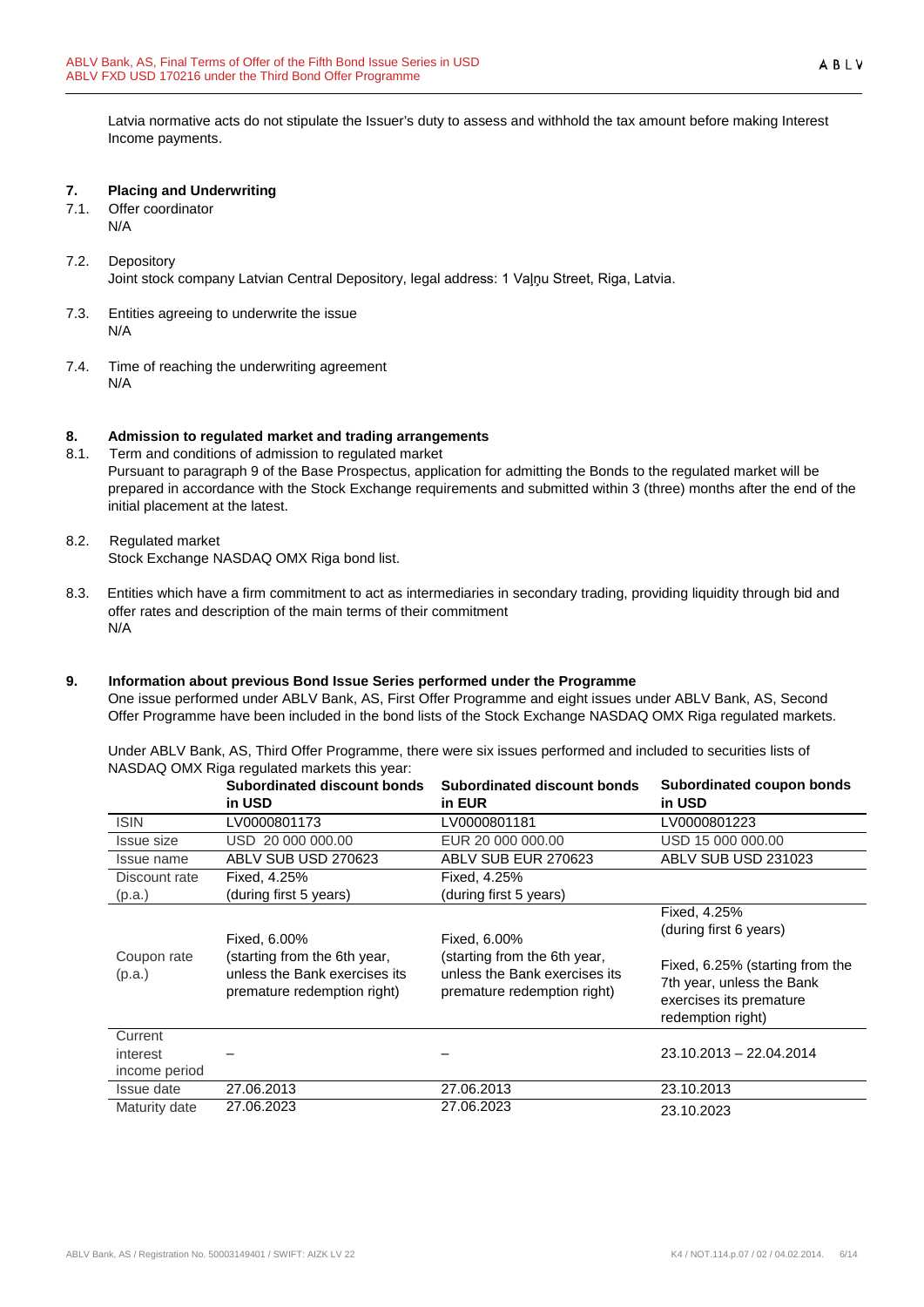|               | <b>Straight coupon bonds</b><br>in USD | <b>Straight coupon bonds</b><br>in EUR | Straight coupon bonds<br>in USD |  |
|---------------|----------------------------------------|----------------------------------------|---------------------------------|--|
| <b>ISIN</b>   | LV0000801199                           | LV0000801207                           | LV0000801215                    |  |
| Issue size    | USD 50 000 000.00                      | EUR 20 000 000,00                      | USD 50 000 000.00               |  |
| Issue name    | ABLV FXD USD 210615                    | ABLV FXD EUR 210615                    | ABLV FXD USD 161015             |  |
| Discount rate |                                        |                                        |                                 |  |
| (p.a.)        |                                        |                                        |                                 |  |
| Coupon rate   | Fixed, 1.725%                          | Fixed, 1.725%                          | Fixed, 1.90%                    |  |
| (p.a.)        |                                        |                                        |                                 |  |
| Current       |                                        |                                        |                                 |  |
| interest      | $21.12.2013 - 20.06.2014$              | $21.12.2013 - 20.06.2014$              | 16.10.2013 - 15.04.2014         |  |
| income period |                                        |                                        |                                 |  |
| Issue date    | 21.06.2013                             | 21.06.2013                             | 16.10.2013                      |  |
| Maturity date | 21.06.2015                             | 21.06.2015                             | 16.10.2015                      |  |

Simultaneously with the Fifth Bond Issue Series in USD, the public offering of the Third Issue Series in EUR ABLV FXD EUR 170216 – straight coupon bonds – is performed under the Third Bond Offer Programme. The Final Terms of this issue are available at ABLV Bank, AS, home page **[www.ablv.com](http://www.ablv.com/)**.

The Investors can find the information about issues performed under the First, Second and Third Offer Programmes and their Final Terms at ABLV Bank, AS, home page **[www.ablv.com](http://www.ablv.com/)**.

#### <span id="page-6-0"></span>**10. Additional information**

- 10.1. Advisors connected with the Bond issue N/A
- 10.2. Information about the Bond issue provided by third parties N/A
- 10.3. Credit ratings assigned to the Bonds N/A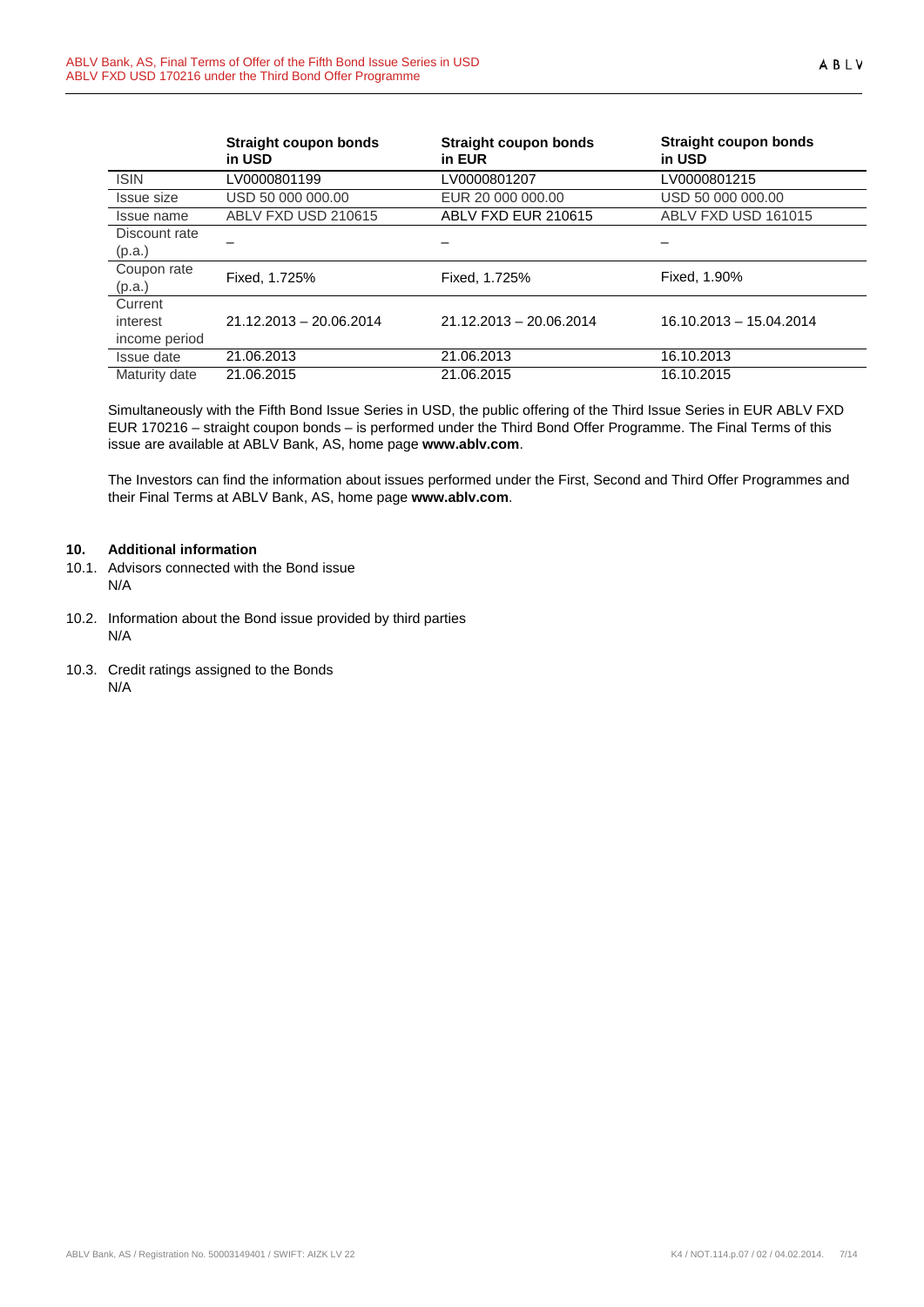| Name, surname           | <b>Position held</b>                                                   | <b>Signature</b> |  |
|-------------------------|------------------------------------------------------------------------|------------------|--|
| Ernests Bernis          | Chairman of the Board.<br>Chief Executive Officer (CEO)                |                  |  |
| Vadims Reinfelds        | Deputy Chairman of the Board,<br>Deputy Chief Executive Officer (dCEO) |                  |  |
| Aleksandrs Pāže         | Member of the Board,<br>Chief Compliance Officer (CCO)                 |                  |  |
| Romans Surnačovs        | Member of the Board.<br>Chief Operating Officer (COO)                  |                  |  |
| <b>Rolands Citajevs</b> | Member of the Board,<br>Chief Information Officer (CIO)                |                  |  |
| Māris Kannenieks        | Member of the Board,<br>Chief Financial Officer (CFO)                  |                  |  |
| Edgars Pavlovičs        | Member of the Board.<br>Chief Risk Officer (CRO)                       |                  |  |

The Final Terms were approved at ABLV Bank Board session on 05 December 2013. The changes of the Final Terms were approved at ABLV Bank Board session on 04 February 2014.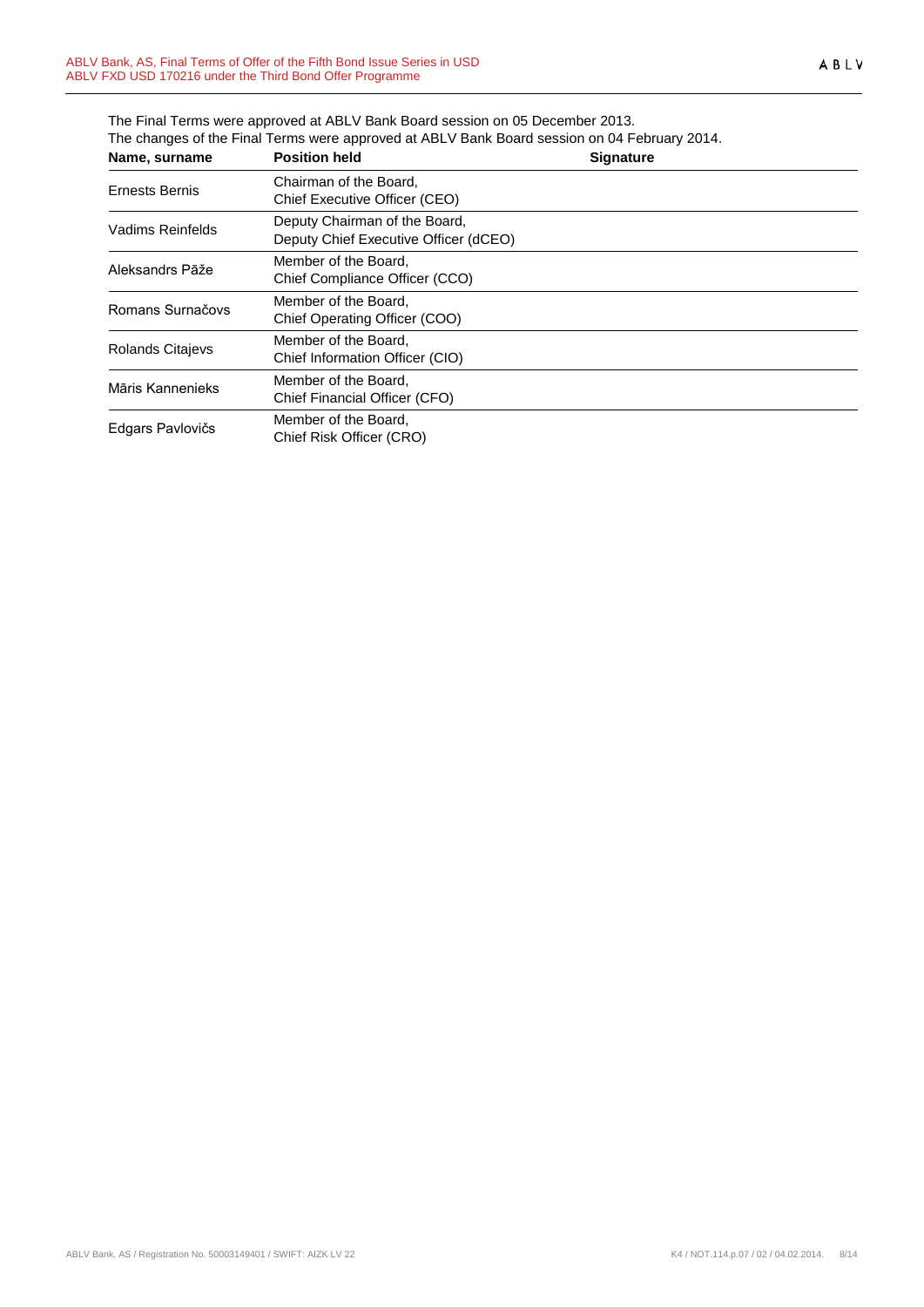#### Summary of the Bond issue

Section B. Issuer

Appendix 1

#### Section A. Introduction and warnings

The summary shall be deemed the introduction of the Base Prospectus. Any decision on investing in the Bonds shall be based on the Investor's judgement on the whole Base Prospectus and the respective Final Terms of the Bond issue.

A.1 Should any claim be lodged to a court regarding the information provided in the Base Prospectus, if necessary, the Investor lodging the claim to a court in accordance with normative acts of the respective member state shall cover the costs of translating the Base Prospectus before the proceedings are initiated. The persons responsible for the information provided in the Base Prospectus, including persons that translated the same and applied for distribution of the same, may be held civilly liable only where the summary is misleading, incorrect, or

inconsistent with other sections of the Base Prospectus.

#### B.1 Legal and commercial Legal and commercial ABLV Bank, AS.<br>name of the Issuer B.2 The domicile and legal form of the Issuer, the legislation under which regionation and the million operations in accordance with the Republic of Latvia legal acts and the issued licence that allows the Issuer operates and readering all financial carriers at the Credit leatitution Law its country of incorporation ABLV Bank is a joint stock company registered in the Republic of Latvia, which carries out its rendering all financial services stated in the Credit Institution Law. B.3 Description of, and key factors relating to, the nature of the Issuer's current operations and its principal activities Major lines of ABLV Bank business are investment services, settlement products, management of financial resources, financial advisory, and property management. The Issuer's place of rendering the services is the Republic of Latvia. B.4a affecting the Issuer and Description of the most significant recent trends the industries in which it operates As at the day of producing the Final Terms, there is no information on any detected trends that might have significant negative affect on operations of ABLV Bank or the banking sector in the Republic of Latvia in 2013. In 2013, liquidity and capitalization level in the banking sector remain high. ABLV Bank plans gradual natural growth in 2013. B.4b Description of any known trends affecting the Issuer and the industries in which it operates As at the day of producing the Final Terms, there is no information on any detected trends, events, claims, or obligations that might have significant negative affect on further operations of ABLV Bank or the Republic of Latvia credit institution sector.

The information provided in the table below completely matches that presented in ABLV Bank condensed consolidated report for H1 2013.

| No.            | Company                                                                           | Country<br>Οf<br>ation | incorpor Registration<br>number | <b>Business profile</b>   | Share in the<br>entity's<br>capital (%) |
|----------------|-----------------------------------------------------------------------------------|------------------------|---------------------------------|---------------------------|-----------------------------------------|
| 1              | ABLV Bank, AS                                                                     | LV                     | 50003149401                     | <b>Financial services</b> | 100                                     |
| $\overline{2}$ | <b>ABLV Asset Management, IPASLV</b>                                              |                        | 40003814724                     | <b>Financial services</b> | 100                                     |
| 3              | <b>ABLV Capital Markets, IBAS</b>                                                 | LV                     | 40003814705                     | <b>Financial services</b> | 90                                      |
| 4              | ABLV Consulting Services, AS LV                                                   |                        | 40003540368                     | Consulting services       | 100                                     |
| 5              | ABLV Corporate Services, SIA LV                                                   |                        | 40103283479                     | Consulting services       | 100                                     |
| 6              | <b>ABLV Corporate Services, LTD CY</b>                                            |                        | HE273600                        | Consulting services       | 100                                     |
| $\overline{7}$ | ABLV Bank Luxembourg, S.A. LU                                                     |                        | B 162048                        | <b>Financial services</b> | 100                                     |
| 8              | Pillar Holding Company, KS<br>(previously - ABLV Transform LV<br>Partnership, KS) |                        | 40103260921                     | Holding company           | 99.9997                                 |
| 9              | Pillar, SIA                                                                       | LV                     | 40103554468                     | Real estate transactions  | 100                                     |
| 10             | Pillar Management, SIA<br>(previously - Transform 1, SIA)                         | LV                     | 40103193211                     | Real estate transactions  | 100                                     |
| 11             | Pillar 2, SIA<br>(previously - Transform 2, SIA) LV                               |                        | 40103193033                     | Real estate transactions  | 100                                     |

**B.5** Issuer's position within the group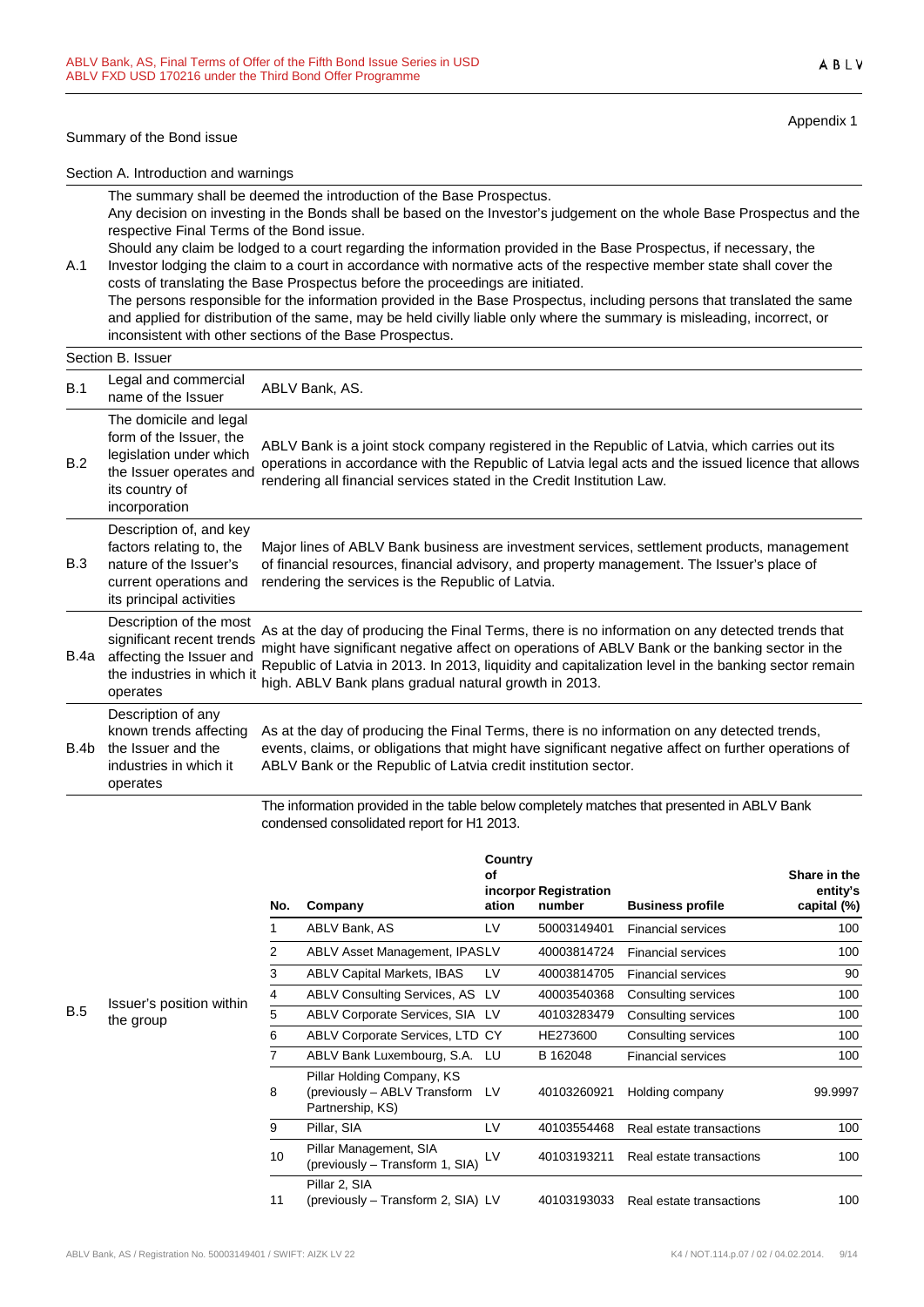| No. | Company                                                                   | Country<br>οf<br>ation | incorpor Registration<br>number | <b>Business profile</b>          | Share in<br>the entity's<br>capital (%) |
|-----|---------------------------------------------------------------------------|------------------------|---------------------------------|----------------------------------|-----------------------------------------|
| 12  | Pillar 3, SIA<br>(previously - Transform 3, SIA)                          | LV                     | 40103193067                     | Real estate transactions         | 100                                     |
| 13  | Pillar 4, SIA<br>(previously - Transform 4, SIA)                          | LV                     | 40103210494                     | Real estate transactions         | 100                                     |
| 14  | Pillar 6, SIA<br>(previously - Transform 6, SIA)                          | LV                     | 40103237323                     | Real estate transactions         | 100                                     |
| 15  | Pillar 7, SIA<br>(previously - Transform 7, SIA)                          | LV                     | 40103237304                     | Real estate transactions         | 100                                     |
| 16  | Pine Breeze, SIA<br>(previously - Transform 8, SIA)                       | LV                     | 40103240484                     | Real estate transactions         | 100                                     |
| 17  | Pillar 9, SIA<br>(previously - Transform 9, SIA)                          | LV                     | 40103241210                     | Real estate transactions         | 100                                     |
| 18  | Pillar 10, SIA<br>(previously - Transform 10,<br>SIA)                     | LV                     | 50103247681                     | Real estate transactions         | 100                                     |
| 19  | Pillar 11, SIA<br>(previously - Transform 11,<br>SIA)                     | LV                     | 40103258310                     | Real estate transactions         | 100                                     |
| 20  | Pillar 12, SIA<br>(previously - Transform 12,<br>SIA)                     | LV                     | 40103290273                     | Real estate transactions         | 100                                     |
| 21  | Pillar 13, SIA<br>(previously - Transform 13,<br>SIA)                     | LV                     | 40103300849                     | Real estate transactions         | 100                                     |
| 22  | Lielezeres Apartment House,<br>SIA<br>(previously - Transform 14,<br>SIA) | LV                     | 50103313991                     | Real estate transactions         | 100                                     |
| 23  | Pillar 18, SIA<br>(previously - Transform 18,<br>SIA)                     | LV                     | 40103492079                     | Real estate transactions         | 100                                     |
| 24  | Elizabetes Park House, SIA                                                | LV                     | 50003831571                     | Real estate transactions         | 91.6                                    |
| 25  | New Hanza City, SIA                                                       | LV                     | 40103222826                     | Real estate transactions         | 100                                     |
| 26  | <b>ABLV Private Equity</b><br>Management, SIA                             | LV                     | 40103286757                     | Investment project<br>management | 100                                     |
| 27  | ABLV Private Equity Fund 2010, LV<br>ΚS                                   |                        | 40103307758                     | Investment activities            | 100                                     |
| 28  | Vainode Agro Holding, SIA                                                 | LV                     | 40103503851                     | Agriculture                      | 70                                      |
| 29  | Vainodes Agro, SIA                                                        | LV                     | 40103484940                     | Agriculture                      | 70                                      |
| 30  | Vainodes Bekons, SIA                                                      | LV                     | 42103019339                     | Agriculture                      | 70                                      |
| 31  | Gas Stream, SIA                                                           | LV                     | 42103047436                     | Electricity generation           | 70                                      |
| 32  | Bio Future, SIA                                                           | LV                     | 42103047421                     | Electricity generation           | 70                                      |
| 33  | Orto klīnika, SIA                                                         | LV                     | 40103175305                     | <b>Medical services</b>          | 60                                      |
| 34  | Orto māja, SIA                                                            | LV                     | 40103446845                     | Medical services                 | 60                                      |

B.6 Issuer's shareholders Interest in ABLV Bank, in percentage terms of the voting shares, as at 05 December 2013: Ernests Bernis (direct and indirect interest) and Nika Berne 43.00% Oļegs Fiļs (indirect interest) 43.00% 14 legal entities and 100 individuals 14.00% Shareholders of ABLV Bank voting shares have no different voting rights.

ABLV Bank is controlled by its shareholders pursuant to the procedures set forth in the Commercial Law.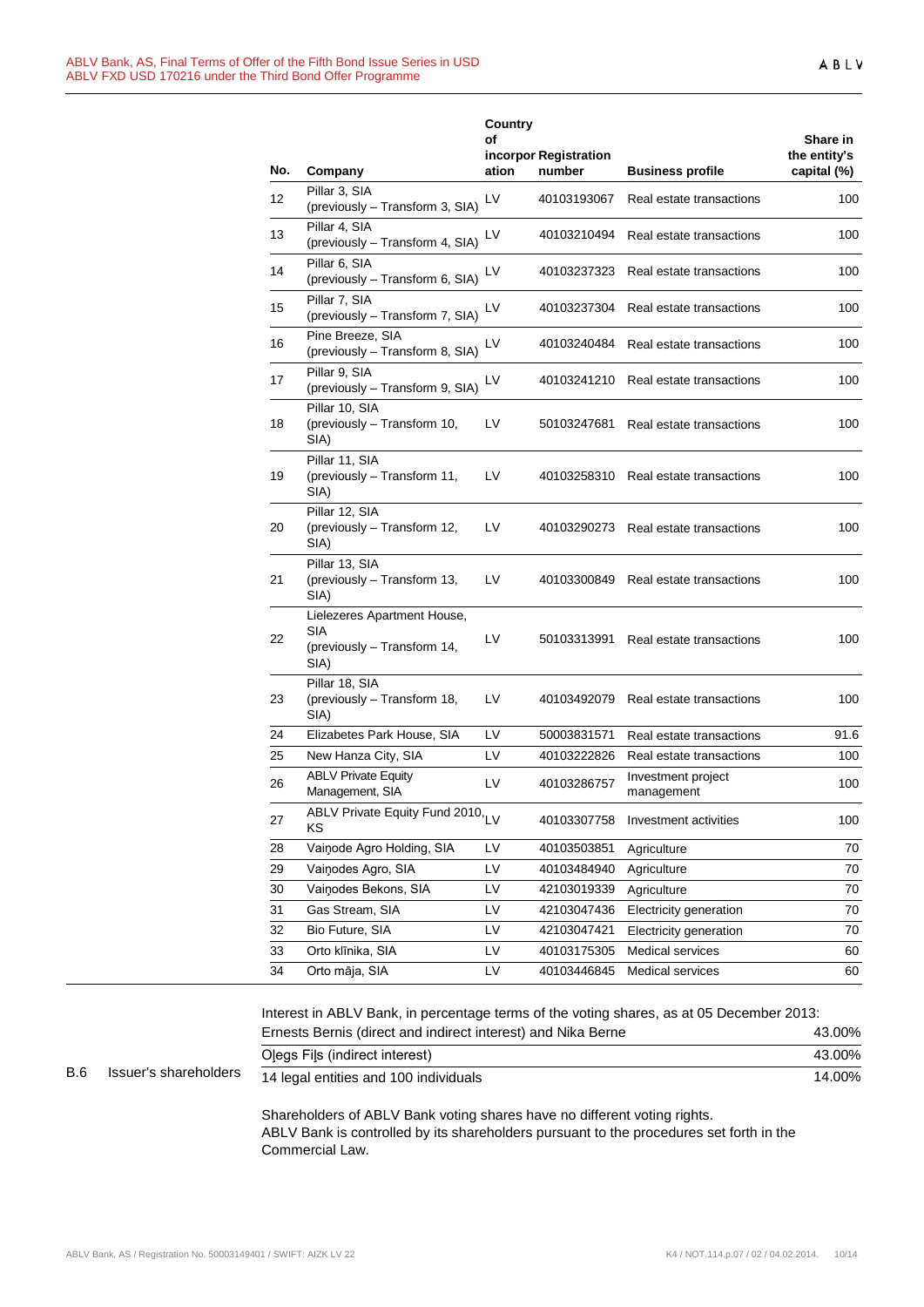| Assets<br>Cash and deposits with the Bank of Latvia<br>Balances due from credit institutions<br>Derivatives | <b>EUR '000</b><br>307 446<br>553 020<br>115<br>4742<br>4742 | <b>EUR '000</b><br>355 004<br>633 639<br>760 |
|-------------------------------------------------------------------------------------------------------------|--------------------------------------------------------------|----------------------------------------------|
|                                                                                                             |                                                              |                                              |
|                                                                                                             |                                                              |                                              |
|                                                                                                             |                                                              |                                              |
|                                                                                                             |                                                              |                                              |
| Financial assets at fair value through profit or loss                                                       |                                                              | 15 4 20                                      |
| Shares and other non-fixed income securities                                                                |                                                              | 15 4 20                                      |
| Available-for-sale financial assets                                                                         | 779 388                                                      | 663773                                       |
| Debt securities and other fixed income securities                                                           | 776 191                                                      | 660 530                                      |
| Shares and other non-fixed income securities                                                                | 3 1 9 7                                                      | 3 2 4 3                                      |
| Loans                                                                                                       | 716 574                                                      | 716918                                       |
| Held-to-maturity investments                                                                                | 500 612                                                      | 622 294                                      |
| Debt securities and other fixed income securities                                                           | 500 612                                                      | 622 294                                      |
| Prepaid expense and accrued income                                                                          |                                                              |                                              |
| Investments in subsidiaries and associates                                                                  | 127 457                                                      | 127 492                                      |
| Investment properties                                                                                       | 24 6 20                                                      | 24 6 14                                      |
| Tangible fixed assets                                                                                       | 6981                                                         | 8 6 6 5                                      |
| Intangible fixed assets                                                                                     | 4815                                                         | 4 9 6 2                                      |
| Current corporate income tax receivables                                                                    |                                                              |                                              |
| Deferred corporate income tax                                                                               | 105                                                          |                                              |
| Other assets                                                                                                | 17 954                                                       | 3782                                         |
| <b>Total assets</b>                                                                                         | 3 043 829                                                    | 3 177 323                                    |
|                                                                                                             | 31.12.2012                                                   | 30.06.2013                                   |
| <b>Liabilities</b>                                                                                          | <b>EUR '000</b>                                              | <b>EUR '000</b>                              |
| Derivatives                                                                                                 | 6515                                                         | 1 2 7 2                                      |

#### Statements of financial position as at 31 December 2012 and 30 June 2013

### B.7 Financial information

|                                                                       | 31.12.2012      | 30.06.2013      |
|-----------------------------------------------------------------------|-----------------|-----------------|
| <b>Liabilities</b>                                                    | <b>EUR '000</b> | <b>EUR '000</b> |
| Derivatives                                                           | 6515            | 1 2 7 2         |
| Demand deposits from credit institutions                              | 3423            | 10 703          |
| Term deposits from credit institutions                                | 11 959          | 1756            |
| Deposits                                                              | 2659191         | 2 653 394       |
| Current corporate income tax liabilities                              | 1 504           | 1847            |
| Other liabilities                                                     | 12816           | 13 199          |
| Deferred corporate income tax                                         |                 | 329             |
| Provisions                                                            | 481             | 470             |
| <b>Issued securities</b>                                              | 177 601         | 309 513         |
| Subordinated deposits                                                 | 18 372          | 20792           |
| <b>Total liabilities</b>                                              | 2891862         | 3 013 275       |
| Shareholders' equity                                                  |                 |                 |
| Paid-in share capital                                                 | 28 088          | 30 003          |
| Share premium                                                         | 26 481          | 41 485          |
| Reserve capital and other reserves                                    | 2 1 3 4         | 2 1 3 4         |
| Fair value revaluation reserve of available-for-sale financial assets | 2639            | 107             |
| Retained earnings brought forward                                     | 69 213          | 68757           |
| Retained earnings for the period                                      | 23 412          | 21 5 6 2        |
| Attributable to the equity holders of the Bank                        | 151 967         | 164 048         |
| Non-controlling interests                                             |                 |                 |
| Total shareholders' equity                                            | 151 967         | 164 048         |
| Total liabilities and shareholders' equity                            | 3 043 829       | 3 177 323       |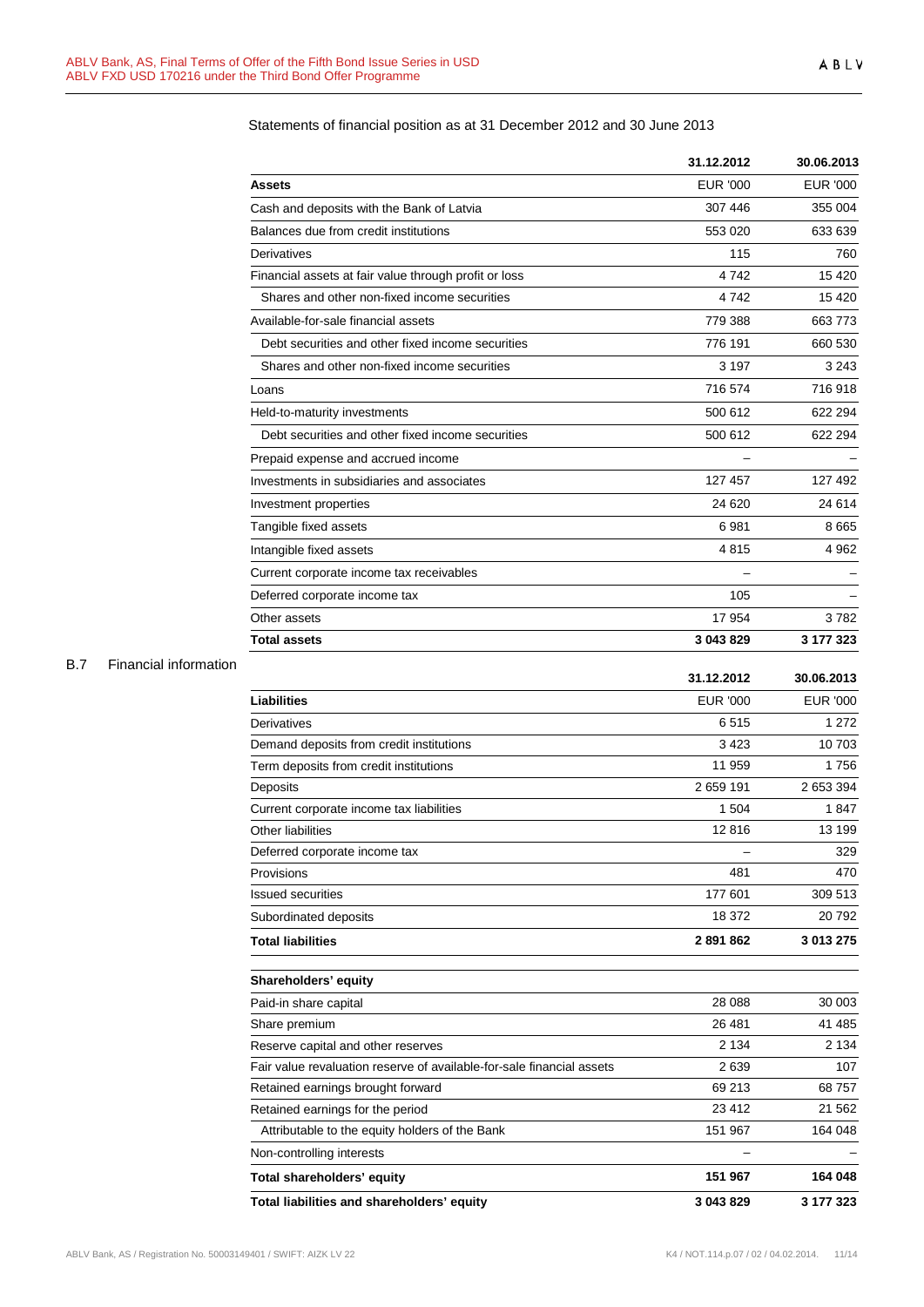|             |                                                                                                                                   |                                                                                                                                                                                                                                                                                                                                                                                                                                                                                                                                                                                                                                                                                                                                                                                                                                                                                                                                               | 31.12.2012      | 30.06.2013      |  |
|-------------|-----------------------------------------------------------------------------------------------------------------------------------|-----------------------------------------------------------------------------------------------------------------------------------------------------------------------------------------------------------------------------------------------------------------------------------------------------------------------------------------------------------------------------------------------------------------------------------------------------------------------------------------------------------------------------------------------------------------------------------------------------------------------------------------------------------------------------------------------------------------------------------------------------------------------------------------------------------------------------------------------------------------------------------------------------------------------------------------------|-----------------|-----------------|--|
|             |                                                                                                                                   | <b>Memorandum items</b>                                                                                                                                                                                                                                                                                                                                                                                                                                                                                                                                                                                                                                                                                                                                                                                                                                                                                                                       | <b>EUR '000</b> | <b>EUR '000</b> |  |
|             |                                                                                                                                   | Funds under trust management                                                                                                                                                                                                                                                                                                                                                                                                                                                                                                                                                                                                                                                                                                                                                                                                                                                                                                                  | 141 815         | 140 746         |  |
|             |                                                                                                                                   | <b>Contingent liabilities</b>                                                                                                                                                                                                                                                                                                                                                                                                                                                                                                                                                                                                                                                                                                                                                                                                                                                                                                                 | 10 0 34         | 8 0 3 6         |  |
|             |                                                                                                                                   | <b>Financial commitments</b>                                                                                                                                                                                                                                                                                                                                                                                                                                                                                                                                                                                                                                                                                                                                                                                                                                                                                                                  | 43 0 79         | 61 965          |  |
| B.8         | Key pro forma<br>financial information                                                                                            | Planning growth, increase of profitability and overall income in 2013, ABLV Bank pays great<br>attention to assessing and reducing possible impact of negative factors, as well as to risk<br>management and compliance with regulatory requirements. At the same time, ABLV Bank and<br>affiliate companies rendering investment services are expected to grow faster than on average<br>within the sector, retaining leading positions in the field of export of financial services, as well as<br>the status of the largest private bank.<br>ABLV Bank will continue work on increasing the number of active customers and services used by<br>them, and will also implement several new investment products. Therefore, operating income of<br>ABLV Group is planned to rise by at least 19% in 2013. The amount of granted commercial loans<br>is planned to be significantly increased, mainly focusing on Latvian and Russian markets. |                 |                 |  |
|             |                                                                                                                                   | The above information addresses a hypothetical situation and, therefore, does not represent the<br>Issuer's actual financial position or results.                                                                                                                                                                                                                                                                                                                                                                                                                                                                                                                                                                                                                                                                                                                                                                                             |                 |                 |  |
| <b>B.9</b>  | Profit forecast                                                                                                                   | ABLV Bank made no profit forecasts for the following periods of operations.                                                                                                                                                                                                                                                                                                                                                                                                                                                                                                                                                                                                                                                                                                                                                                                                                                                                   |                 |                 |  |
| B.10        | Qualifications in the<br>audit report on the<br>financial information                                                             | ABLV Bank audited condensed consolidated financial report for H1 2013 contains no auditors'<br>qualifications or disclaimers.                                                                                                                                                                                                                                                                                                                                                                                                                                                                                                                                                                                                                                                                                                                                                                                                                 |                 |                 |  |
| B.11        | Issuer's equity                                                                                                                   | ABLV Bank meets equity requirements set forth in the legal acts.<br>As at 30 June 2013, ABLV Bank equity equals LVL 144.74 million (EUR 205.95 million).                                                                                                                                                                                                                                                                                                                                                                                                                                                                                                                                                                                                                                                                                                                                                                                      |                 |                 |  |
| <b>B.12</b> | Forecasts regarding<br>the Issuer                                                                                                 | ABLV Bank forecasts contain no adverse changes since the date of its last published audited<br>financial statements.<br>There are no significant changes in the financial or trading position of ABLV Bank detected<br>subsequent to the period covered by the historical financial information.                                                                                                                                                                                                                                                                                                                                                                                                                                                                                                                                                                                                                                              |                 |                 |  |
| <b>B.13</b> | Events particular to<br>the Issuer which are<br>to a material extent<br>relevant to the<br>evaluation of the<br>Issuer's solvency | Recently there were no events particular to ABLV Bank which are to a material extent relevant to<br>the evaluation of the Issuer's solvency.                                                                                                                                                                                                                                                                                                                                                                                                                                                                                                                                                                                                                                                                                                                                                                                                  |                 |                 |  |
| <b>B.14</b> | Issuer's position<br>within the group                                                                                             | ABLV Bank is not dependent upon other entities within the ABLV Bank group.                                                                                                                                                                                                                                                                                                                                                                                                                                                                                                                                                                                                                                                                                                                                                                                                                                                                    |                 |                 |  |
| <b>B.15</b> | Issuer's principal<br>activities                                                                                                  | ABLV Bank principal activities are rendering of financial services.                                                                                                                                                                                                                                                                                                                                                                                                                                                                                                                                                                                                                                                                                                                                                                                                                                                                           |                 |                 |  |
| <b>B.16</b> | Control over the<br>Issuer                                                                                                        | N/A                                                                                                                                                                                                                                                                                                                                                                                                                                                                                                                                                                                                                                                                                                                                                                                                                                                                                                                                           |                 |                 |  |
| <b>B.17</b> | Credit ratings<br>assigned to the<br>Issuer's debt<br>securities                                                                  | No credit ratings are assigned to ABLV Bank.                                                                                                                                                                                                                                                                                                                                                                                                                                                                                                                                                                                                                                                                                                                                                                                                                                                                                                  |                 |                 |  |
|             | $B.18 - B.50$                                                                                                                     | N/A                                                                                                                                                                                                                                                                                                                                                                                                                                                                                                                                                                                                                                                                                                                                                                                                                                                                                                                                           |                 |                 |  |
|             | Section C. Securities                                                                                                             |                                                                                                                                                                                                                                                                                                                                                                                                                                                                                                                                                                                                                                                                                                                                                                                                                                                                                                                                               |                 |                 |  |
| C.1         | <b>Bond details</b>                                                                                                               | Bonds issued under the Fifth Bond Issue Series in USD ABLV FXD USD 170216<br>(ISIN LV0000801298) are dematerialized bearer securities without restraint on alienation.                                                                                                                                                                                                                                                                                                                                                                                                                                                                                                                                                                                                                                                                                                                                                                        |                 |                 |  |
| C.2         | Currency of the Bond<br>issue                                                                                                     | USD (US dollars)                                                                                                                                                                                                                                                                                                                                                                                                                                                                                                                                                                                                                                                                                                                                                                                                                                                                                                                              |                 |                 |  |
| C.3         | Information about<br>shares issued                                                                                                | N/A                                                                                                                                                                                                                                                                                                                                                                                                                                                                                                                                                                                                                                                                                                                                                                                                                                                                                                                                           |                 |                 |  |
| C.4         | Rights attached to the<br>shares issued                                                                                           | N/A                                                                                                                                                                                                                                                                                                                                                                                                                                                                                                                                                                                                                                                                                                                                                                                                                                                                                                                                           |                 |                 |  |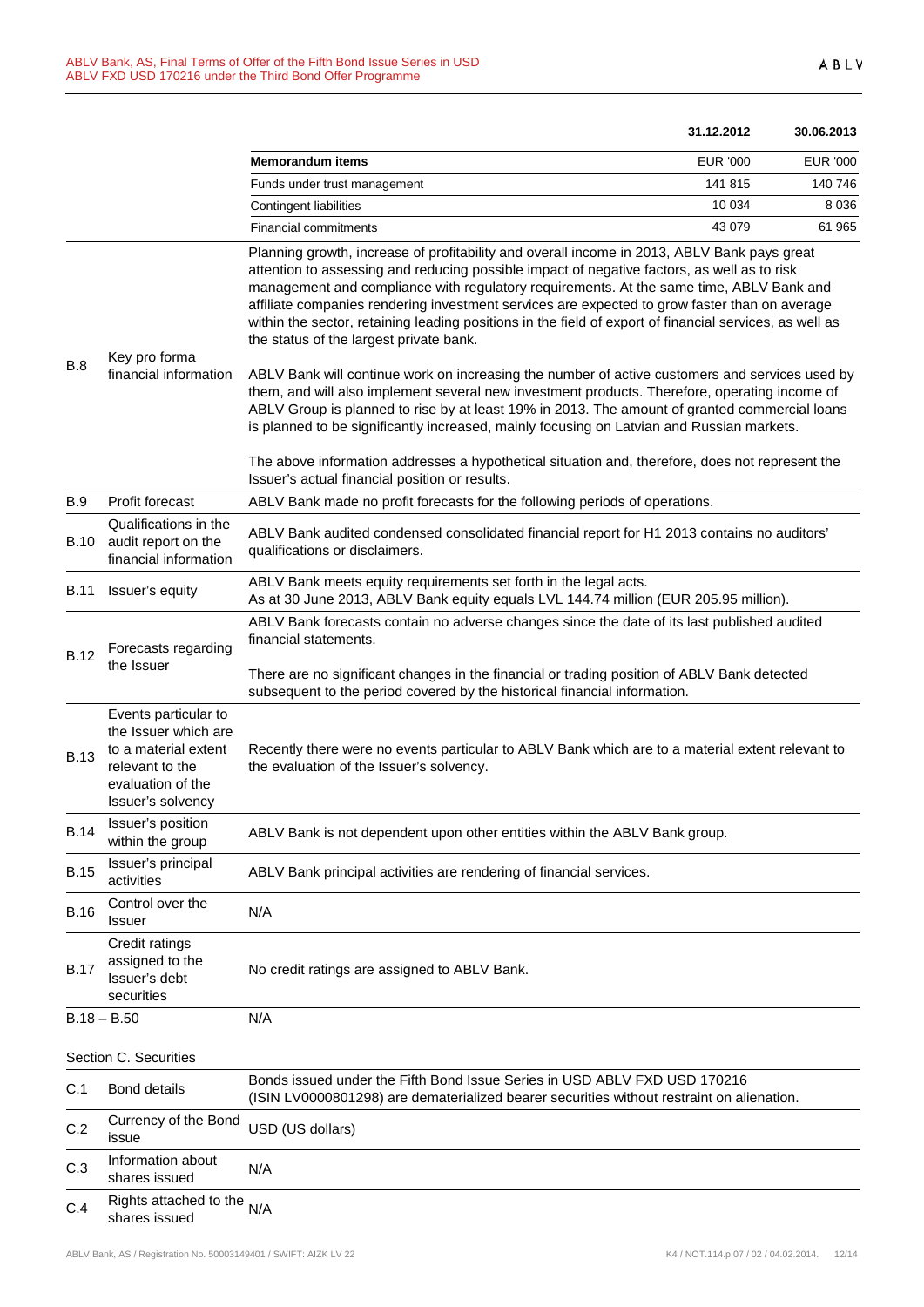| C.5         | Restrictions on the<br>free transferability of<br>the Bonds                 | The Bonds are freely transferrable securities that represent the Issuer's debt to the owners of the<br>Bonds without additional collateral. The Bonds are dematerialized bearer securities without<br>restraint on alienation – transferrable securities.                                                                                                                                               |  |  |
|-------------|-----------------------------------------------------------------------------|---------------------------------------------------------------------------------------------------------------------------------------------------------------------------------------------------------------------------------------------------------------------------------------------------------------------------------------------------------------------------------------------------------|--|--|
| C.6         | Admission of the<br>issued shares to<br>trading on a regulated<br>market    | N/A                                                                                                                                                                                                                                                                                                                                                                                                     |  |  |
| C.7         | Dividend policy                                                             | N/A                                                                                                                                                                                                                                                                                                                                                                                                     |  |  |
|             |                                                                             | Division of the Bonds into categories<br>The Bonds are not supposed to be divided into categories. Pursuant to these Final Terms, straight<br>Bonds are supposed to be issued.                                                                                                                                                                                                                          |  |  |
|             |                                                                             | Limitations to the rights attached to the Bonds<br>The Bonds are freely transferrable securities without restraint on their alienation.                                                                                                                                                                                                                                                                 |  |  |
|             |                                                                             | <b>Interest Rate</b><br>The Annual Interest Rate is fixed, and it is equal to 1.975% (p.a.).                                                                                                                                                                                                                                                                                                            |  |  |
| C.8,<br>C.9 | Rights attached to<br>the Bonds                                             | The date from which interest becomes payable and the due dates for interest<br>The Interest Income shall be accrued starting from 17 February 2014. The Interest Income shall be<br>paid twice a year: on 17 February and 17 August, starting from 17 August 2014, ending on<br>17 February 2016.                                                                                                       |  |  |
|             |                                                                             | Bond maturity date and repayment procedures<br>The Investor shall receive the Bond Face Value as a lump-sum payment on 17 February 2016.                                                                                                                                                                                                                                                                |  |  |
|             |                                                                             | Bond yield<br>Fixed rate is applied to the Bonds, and therefore the yield does not change.                                                                                                                                                                                                                                                                                                              |  |  |
|             |                                                                             | Representatives of debt security holders<br>Holders of the debt securities may freely determine representatives for exercising the rights<br>attached to the Bonds.                                                                                                                                                                                                                                     |  |  |
| C.10        | Interest payments<br>under securities<br>involving derivative<br>components | N/A                                                                                                                                                                                                                                                                                                                                                                                                     |  |  |
| C.11        | Admission of the<br>Bonds to the regulated<br>market                        | The Bonds are supposed to be admitted to the regulated market - the bond list of NASDAQ OMX<br>Riga Stock Exchange.                                                                                                                                                                                                                                                                                     |  |  |
|             | $C.12 - C.22$                                                               | N/A                                                                                                                                                                                                                                                                                                                                                                                                     |  |  |
|             | Section D. Risks                                                            |                                                                                                                                                                                                                                                                                                                                                                                                         |  |  |
|             | Key information on the<br>key risks                                         | In carrying out its operating activities, ABLV Bank is subject to various risks. Most significant risks<br>that may decrease the Issuer's ability to perform its obligations.                                                                                                                                                                                                                           |  |  |
| D.1,<br>D.2 |                                                                             | Credit risk<br>1.<br>Credit risk is exposure to potential losses in case of ABLV Bank counterparty or debtor being<br>unable to pay the contractual obligations to ABLV Bank.                                                                                                                                                                                                                           |  |  |
|             |                                                                             | Liquidity risk<br>2.<br>Liquidity is ABLV Bank ability to maintain or ensure sufficient cash flow to meet the expected<br>(everyday) or sudden (critical) need for the same in order to provide financing for asset growth<br>or discharge the financial obligations in a due time. This means the ability to turn assets into<br>cash with minimal loss or ensure reasonably priced credit facilities. |  |  |
|             |                                                                             | Currency exchange rate fluctuation risk<br>ABLV Bank is exposed to negative effects of fluctuations in the foreign currency exchange<br>rates on its financial position and cash flow.                                                                                                                                                                                                                  |  |  |
|             |                                                                             | Interest rate risk<br>4.<br>Interest rate risk represents the adverse effect of the market interest rate fluctuations on ABLV<br>Bank financial performance.                                                                                                                                                                                                                                            |  |  |